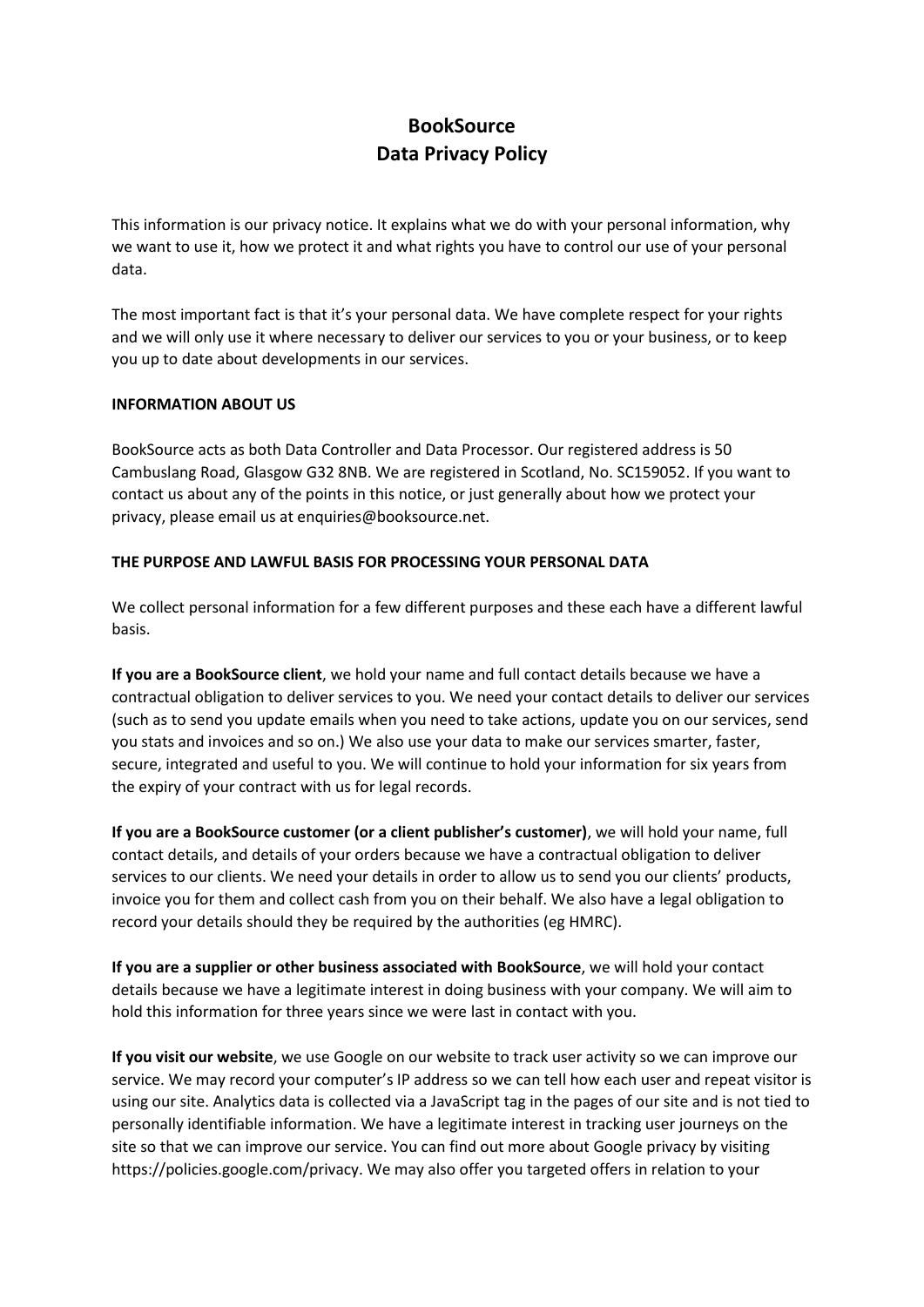activity. We will hold IP information for a maximum of three years from the time of your last visit to our site.

**If you call us**, we may monitor and record communications with you, including emails and phone conversations. Any information we collect may be used for the daily operations of the business, training purposes and to ensure we fulfil our legal and regulatory obligations.

## **COOKIES**

We use a number of different cookies on our sites. If you do not know what cookies are, or how to control or delete them, we recommend you visit http://www.aboutcookies.org for detailed guidance.

The list below describes the cookies we use on the site and what we use them for. Currently we operate an 'implied consent' policy which means that we assume you are happy with this usage. If you are not happy, then you should either not use the site, or delete cookies having visited the site, or you should browse the site using your browser's anonymous usage setting (called Incognito in Chrome, InPrivate for Internet Explorer, Private Browsing in Firefox and Safari etc).

First Party Cookies are cookies that are set by the website directly and include Session Cookies and Google Analytics Cookies.

Session Cookies are used to remember your login for you if you are a registered user and we deem these as being strictly necessary to the working of the website. If these are disabled, then various site functionality will be broken. Session cookies also allow users to be recognised within a website so any page changes or item or data selection you make is remembered from page to page. The most common example of this is a 'shopping cart' functionality which means that your election is remembered as you browse an e-commerce site.

Third Party Cookies are cookies set on your machine by external websites whose services are used on this site. Cookies of this type are the sharing buttons across the site which allow visitors to share content on social networks. Cookies are currently set by LinkedIn, Twitter, Facebook, YouTube, Zopim Live Chat and Google+. In order to implement these buttons and connect them to the relevant social networks and external sites, there are scripts from domains outside of our website. You should be aware that some of these sites are likely to be collecting information about what you are doing around the internet, including our site. If you are concerned, you should check the respective policies of each of these sites to see how they use your information and to find out how to opt out, or delete such information.

The help menu on most browsers will tell you how to prevent your browser from accepting new cookies, how to have the browser notify you when you receive a new cookie and how to disable cookies altogether.

### **WHO WE SHARE YOUR PERSONAL DATA WITH**

We use a number of different service providers (acting as data processors) who provide IT and administration, carriage and other services to enable us to operate our business and the services we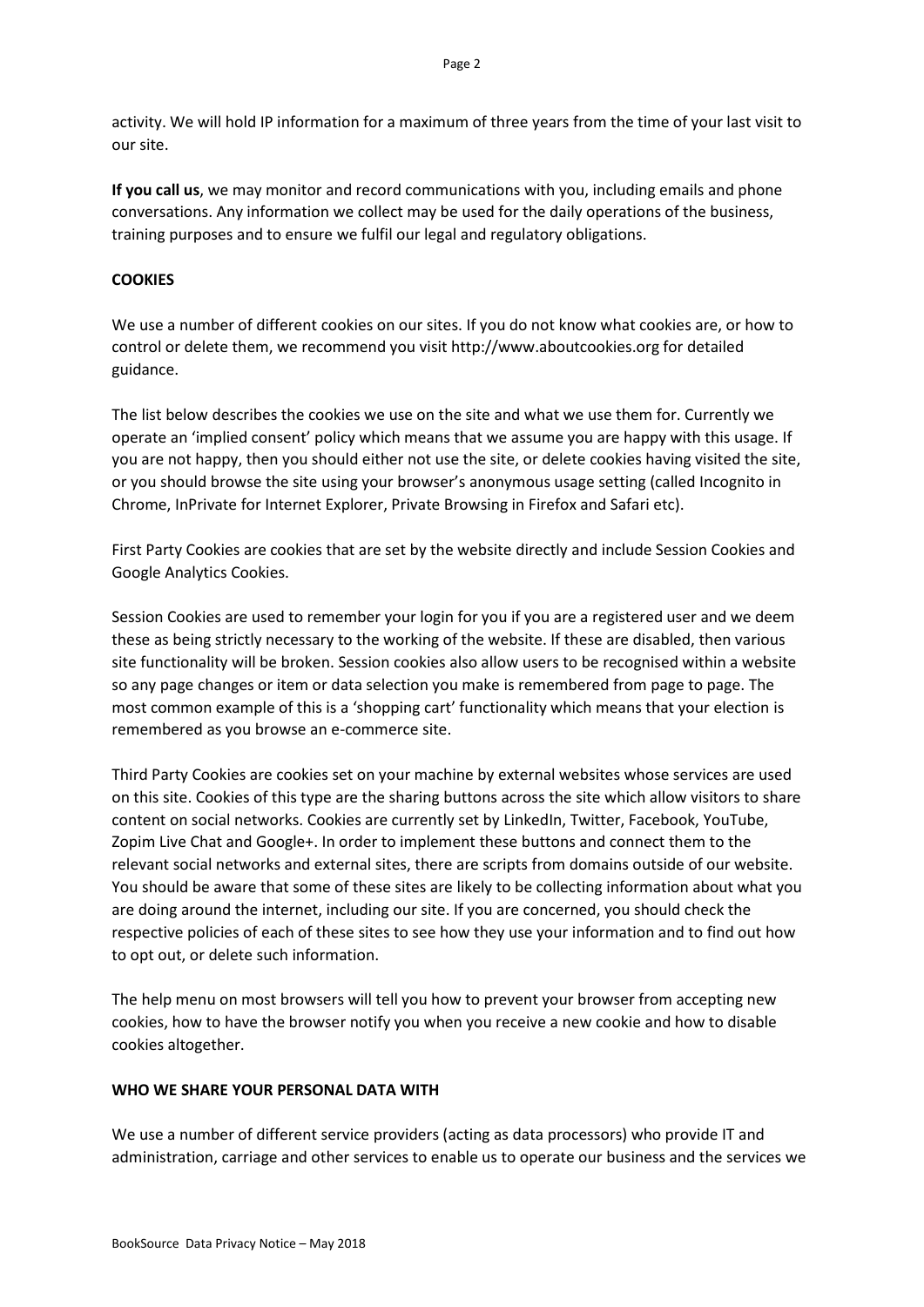provide to our clients and customers. Your personal data may be transferred to these data processors who generally fall under the following categories:

- Website analytics service providers
- Website and data hosting service providers
- Email, contacts and calendar service providers
- Telephone network service providers
- Accounting software service providers
- Card payment service providers
- Carrier service providers

For security reasons (to reduce the risk of phishing attacks on our customers) we do not name all our service providers in this privacy notice. The types of personal data we hold about you (and that may be transferred to our data processors) are set out above. Please contact us at enquiries@booksource.net if you want further information on specific data processors or the types of personal data they process for us.

If you are a customer we will share your personal information with our client publishers. This is because it is their products which you are buying from us and we have a contractual obligation to them in this regard (because we are their agent). In this instance we are acting as a Data Processor and our clients are the Data Controllers, and as such have the same legal obligations under this privacy notice as we do.

## **OTHER CIRCUMSTANCES IN WHICH WE MAY SHARE PERSONAL DATA WITH THIRD PARTIES**

We may also share your personal data with the following third parties in certain circumstances:

- We will share personal information with law enforcement or other authorities (such as regulatory bodies) if required by applicable law.
- We may share personal information with professional advisors such as lawyers, accountants, or auditors in order for them to provide legal, accounting or auditing services to us.
- We will not sell or rent your information to third parties and we will never share your information with third parties for marketing purposes other than our own marketing activity.

### **INTERNATIONAL TRANSFERS OF PERSONAL DATA AND THE MEASURES IN PLACE TO SAFEGUARD IT**

We do not directly transfer any of your data outside the European Economic Area (EEA). However, some of our data processors may do so and this section explains the impact of these international transfers and how your information is protected.

Many of our data processors operate 'cloud-based systems', which means the information is held in information data centres in different locations. All the cloud-based systems we use reserve the right to hold copies of your personal information outside the EEA to hold back-up copies, so they can guarantee recovery.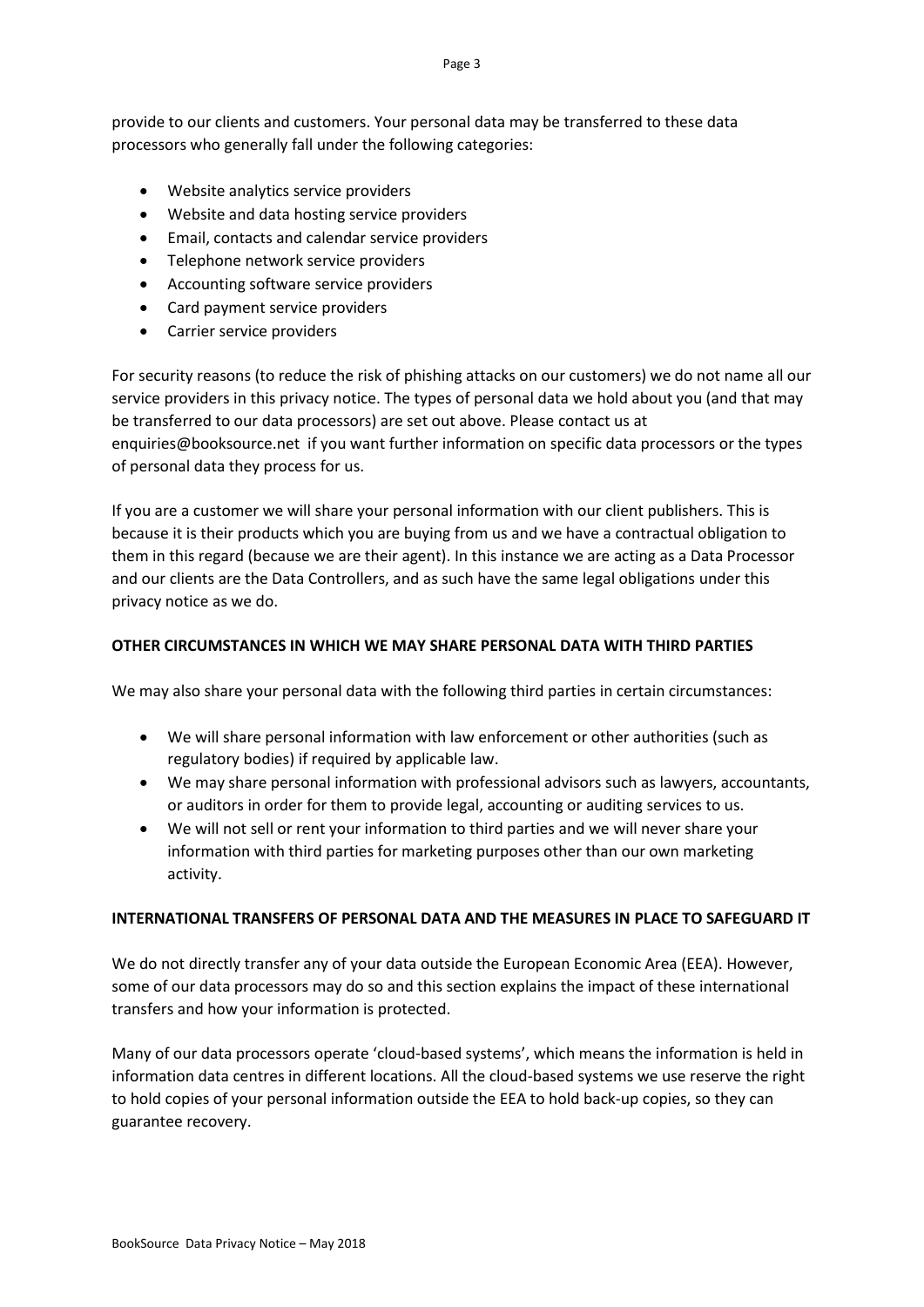In each case we and / or our processors use one or more of the following means that are designed to help safeguard your privacy rights and give you remedies in the unlikely event of abuse:

- Certain processors may transfer your personal data to countries that have been deemed to provide an adequate level of protection for personal data by the European Commission.
- Providers storing data in the U.S. may be self-certified to the EU-US Privacy Shield which requires them to provide similar protection to the personal data shared between Europe and the U.S.

Please contact us at enquries@booksource.net if you want further information on the specific mechanisms used by our data processors when transferring your personal data outside of the EEA.

## **YOUR PERSONAL DATA RIGHTS**

The personal data we hold about you is your data, so you have certain rights over it. This section summarises your rights. You can exercise any or all of these rights when you choose, and the easiest way is by dropping us an email at enquries@booksource.net.

Where we are processing your data based on your consent (e.g. for marketing purposes) you can withdraw that consent and we must immediately stop processing your data. Please note that up to that point, we're acting lawfully with your consent, withdrawal of consent cannot be backdated.

You have the right to request a copy of all personal data we hold relating to you and we must provide this within 30 days. You also have the right to require us to correct any records that are wrong.

You have the right to require us to erase personal data and we must comply unless we need it for one of the purposes described above (for example, if we hold a live contract for you). We also retain the right to keep data that is needed to establish, exercise, or defend a legal claim.

Where we process your data based on a 'legitimate interest' (underlined in the section on Purpose and Lawful basis, above) you still have the right to object to our processing of that data. From that point, we must stop processing your data until we have determined whether your rights override our interests.

Finally, you may have the right to have your personal data transferred to another organisation and we're obliged to provide it to you in a clear and reasonable format.

### **OTHER PURPOSES FOR PROCESSING PERSONAL DATA**

We don't process your personal data for any other purpose than we've described here. We won't sell your personal data to other companies.

As we develop our services, we might add a new data process to our platform that uses your personal information. Should we decide that we want to develop a new processing purpose, we will contact you to let you know what we intend to do, the lawful basis we will use, and your rights over our intended new processing.